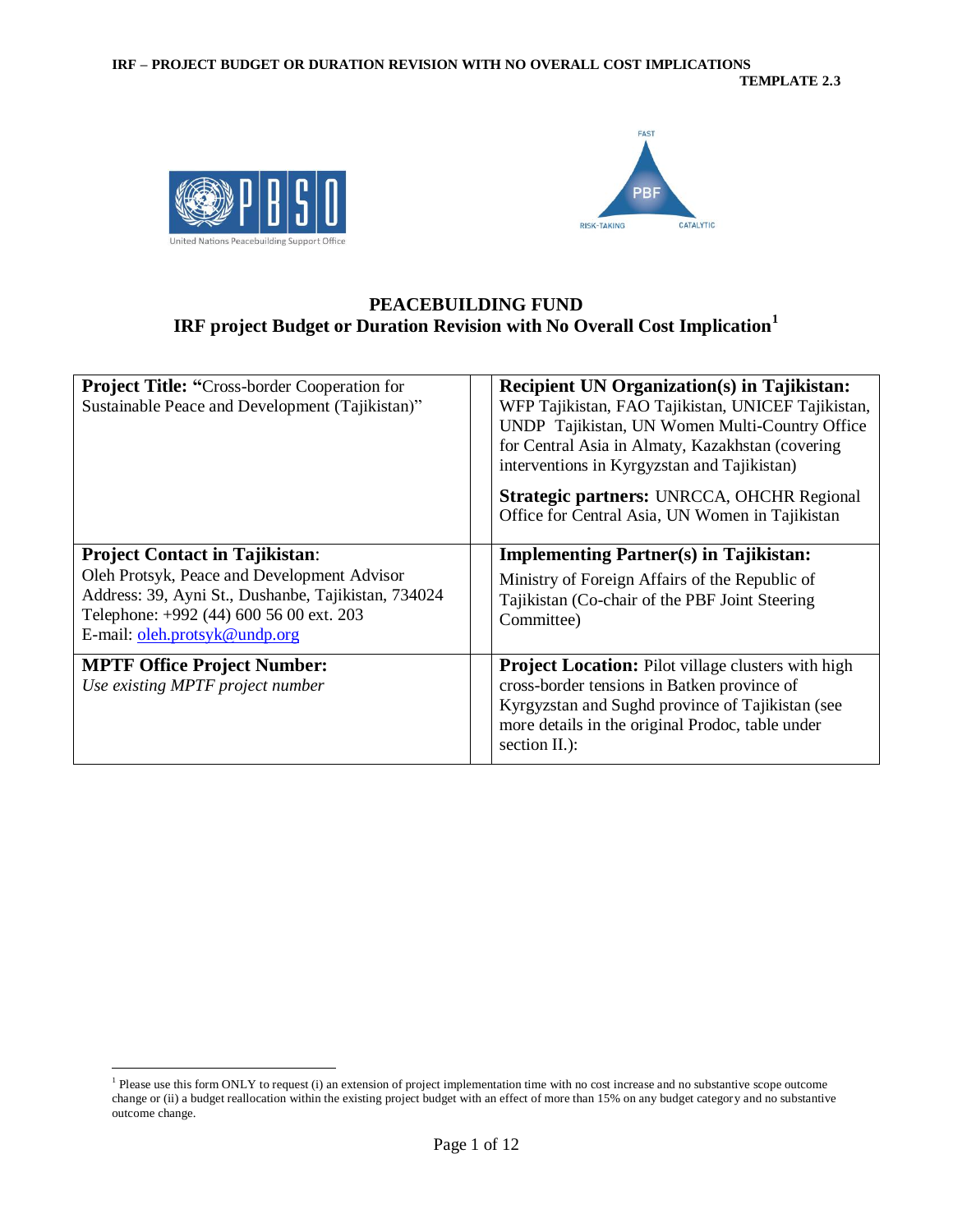| The project aims to increase cooperation and trust<br>between communities in pilot Tajik-Kyrgyz village<br>clusters towards mitigating immediate risks of renewed<br>cross-border violence. | Peacebuilding Fund: USD 3,000,000<br>(UN in Tajikistan: USD 1,400,000;<br>UN in Kyrgyzstan: USD $1,400,000^2$ :<br>WFP Tajikistan: \$300,000<br>$\bullet$<br>FAO Tajikistan: \$100,000<br>$\bullet$<br>UNDP Tajikistan: \$725,000<br>$\bullet$<br>UNICEF Tajikistan: \$275,000<br>$\bullet$<br>UN Women: \$200,000<br><b>SDC:</b> USD 2,023,410<br><b>Other:</b> USD 836,561.93 (UNDP Bureau for Policy<br>and Programme Support – funds allocated for cross-<br>border interventions in Kyrgyzstan and Tajikistan)<br><b>Project Start Date:</b> 15 December 2015<br><b>Initial Project End Date: 14 June 2017</b><br><b>Revised End Date</b> (if applicable): 14 December<br>2017 |
|---------------------------------------------------------------------------------------------------------------------------------------------------------------------------------------------|-------------------------------------------------------------------------------------------------------------------------------------------------------------------------------------------------------------------------------------------------------------------------------------------------------------------------------------------------------------------------------------------------------------------------------------------------------------------------------------------------------------------------------------------------------------------------------------------------------------------------------------------------------------------------------------|
| $Q_{\text{max}}$ J <sub>3</sub> M <sub>2</sub> also $Q_{\text{max}}$ 3. A                                                                                                                   |                                                                                                                                                                                                                                                                                                                                                                                                                                                                                                                                                                                                                                                                                     |

### **Gender Marker Score<sup>3</sup> : 2**

*Score 2 for projects that have gender equality as a significant objective.*

**Project Outcomes:** *Outcome 1: Cooperation and trust between communities increased towards mitigating risks of renewed violence*

**PBF Focus Area<sup>4</sup>** which best summarizes the focus of the project: Promote coexistence and peaceful resolution of conflicts (Priority Area 2): 2.3 Conflict prevention/management

 $\overline{a}$ 

 $2$  UN Women MCO in Almaty manages and oversees interventions in both countries from Khujand (Tajikistan), hence related cost such as staffing incur in Tajikistan. Funds for programmatic activities are used equally on both sides of the border. UN Women MCO in Almaty is responsible for cross-border work in both countries, therefore allocation of the entire amount of USD 200,000 was made to this office under the PBF IRF submission of Tajikistan instead of splitting the amount into 2 separate allocations for both countries.

<sup>&</sup>lt;sup>3</sup> PBSO monitors the inclusion of gender equality and women's empowerment all PBF projects, in line with SC Resolutions 1325, 1888, 1889, 1960 and 2122, and as mandated by the Secretary-General in hi[s Seven-Point Action Plan on Gender Responsive Peacebuilding.](http://www.un.org/en/peacebuilding/pbso/pdf/seven_point_action_plan.pdf)

<sup>4</sup> PBF Focus Areas

*<sup>1:</sup> Support the implementation of peace agreements and political dialogue (Priority Area 1)*:

<sup>(1.1)</sup> SSR, (1.2) RoL; (1.3) DDR; (1.4) Political Dialogue;

*<sup>2:</sup> Promote coexistence and peaceful resolution of conflicts (Priority Area 2)*:

<sup>(2.1)</sup> National reconciliation; (2.1) Democratic Governance; (2.3) Conflict prevention/management;

*<sup>3:</sup>Revitalise the economy and generate immediate peace dividends (Priority Area 3)*;

<sup>(3.1)</sup> Employment; (3.2) Equitable access to social services

*<sup>4)</sup> (Re)-establish essential administrative services (Priority Area 4)*

<sup>(4.1)</sup> Strengthening of essential national state capacity; (4.2) extension of state authority/local administration; (4.3) Governance of peacebuilding resources (including JSC/PBF Secretariats)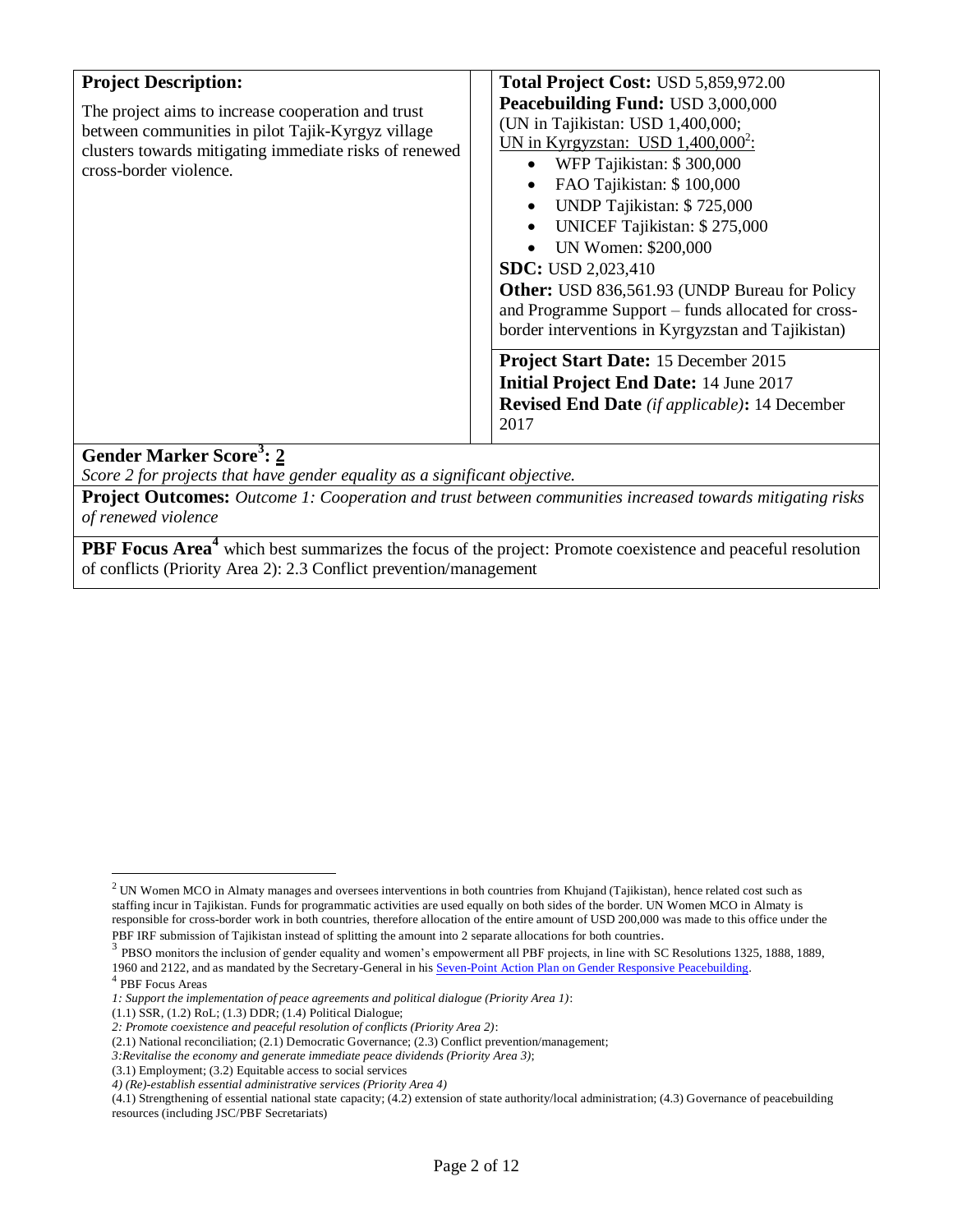(for Peacebuilding Fund (PBF) Immediate Response Facility (IRF)-funded interventions implemented in Tajikistan)\* Note: While this cross-border cooperation project is jointly implemented by UN organizations in Kyrgyzstan and Tajikistan, RUNOs in each country engage with their respective national counterparts to achieve common project objectives. Signing this form below therefore confirms the agreement between RUNOs in Tajikistan and their national counterparts to continue implementation of respective activities in cross-border areas of Tajikistan. All infrastructure objects that will be constructed in border districts between Tajikistan and Kyrgyzstan under this project will not affect the process of delimitation and demarcation of Tajik-Kyrgyz state border UN Resident Coordinator in the republic of **Representative of National Authorities** Name of Government Counterpart: Sirodjidin Aslov Tajikistan (RC) Name of Representative: Pratiblia Mehta  $20 NA$ Signature -Title Minister of Foreign Affairs of the Republic of Signature **Tajikistan** Date & Sec Date & Seal  $74.04$  re Recipient UN Organization(s) **Recipient UN Organization(s)** Name of Representative. Lucia Elmi Name of Representative: Elaine Conkievich, AND **CHII** unellet Signature Signature / Name of Agency: UN Women Multi-count **Fund** Name of Agency Un Kazakhstan (Central Asia)  $(UNICEF)$ Date & Seal  $|7/7$ Date & Seal **Recipient UN Organization(s) Recipient UN Organization(s)** Name of Representative: Viorel Gutu Name of Representative: Paolo Mattei *Signature* Signature **Horld** Food Programme Name of Agency Food and Agri Name of Agency. UN  $(WFP)$  $(FAO)$ Date & Seal Date & Seal **Recipient UN Organization(s) Peacebuilding Support Office (PBSO)** Name of Representative: Jan Harfst Name of Representative **ELOP** Signature Signature **United Nations Det Elsp**ment ume in Republic of **VRC Peacebuilding Support Office, NY Tajikistan** Date & Seal Date& Seal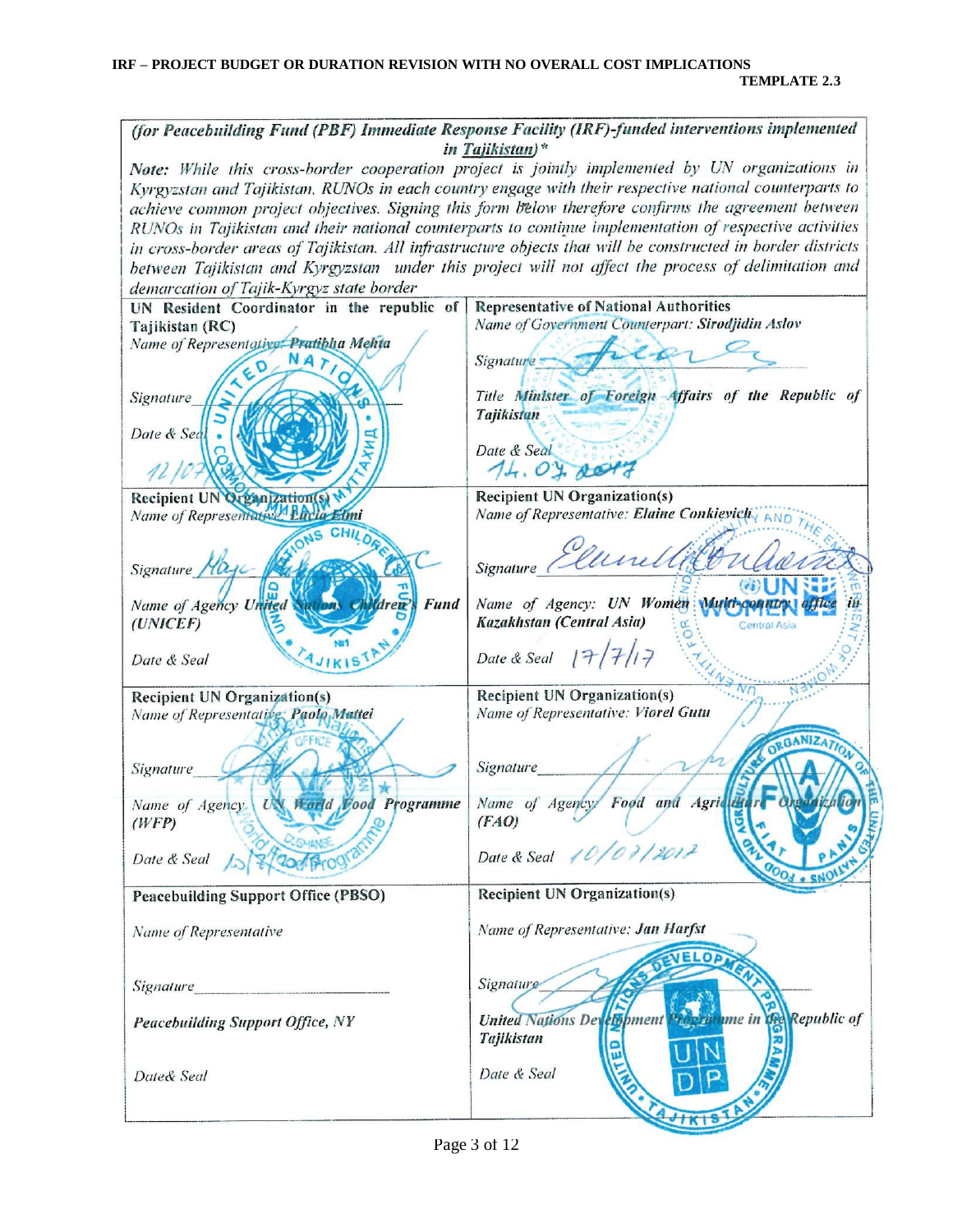# **Table of contents:**

- **I. Reason for changes to the project and justification**
- **II. Budget impact**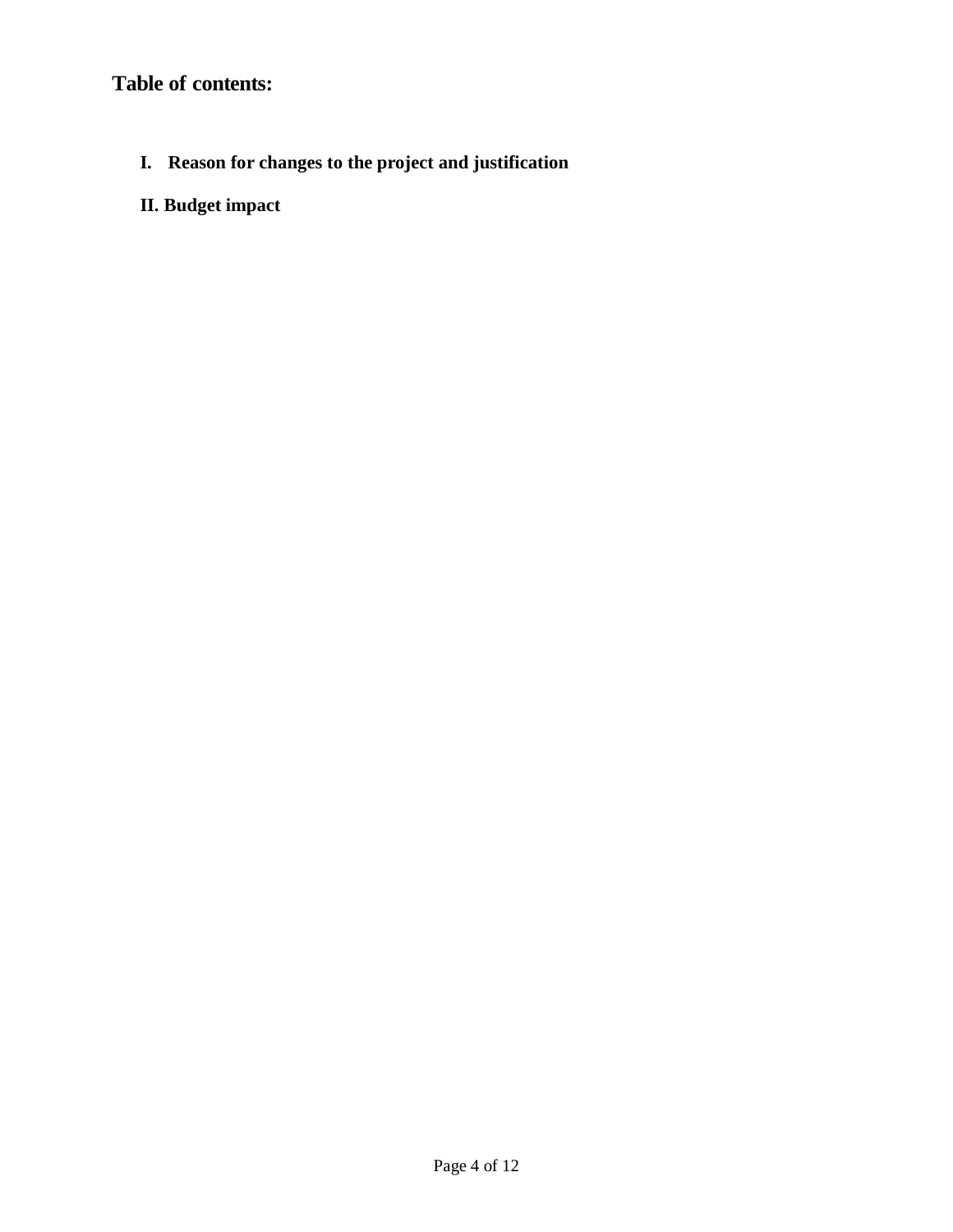#### **I. Reason for changes to the project and justification**

**Nature of change and justification:** *This section outlines the nature of the revision being sought and the justification for the change.*

#### **WFP:**

**Nature of change:** No-cost extension of the Project duration and budget revision.

**Justification:** WFP adjusted project implementation timeline taking into the consideration seasonality and priorities of vulnerable populations engaged in traditional household activities. Thereby, proposed no cost extension will allow WFP to complete and finalize on-going FFA / FFT projects under OUTPUT 2-3. Moreover, WFP will use remaining resources, which is totaled 13%, to implement complementary FFA activities identified and agreed within cross border community members at the joint consultation meetings.

#### **UNICEF:**

**Nature of change:** No-cost extension of the Project duration and budget revision.

**Justification:** Given the fact that it is the cross-border cooperation between two countries, the project invested significant time and efforts to build solid foundation in order to be mindful of the sensitivity of the conflict and the high risk of further cross-border tensions. At the local level cross-border conflict incidents continue to occur from time to time and this fact indicates the persistence of proximate causes of inter-communal tensions. For the soft programme component of the project, UNICEF in Tajikistan has also had to identify proper strategies to engage with a range of stakeholders, including institutions, community members, in a thoughtful, context specific and sensitive manner. The process of engagement with stakeholders at national and local levels, an engagement that is crucial to the achievement of outlined results, has required further time and effort. This necessary consultative process has caused delays in the implementation of the process. Although since Q1 of 2017, activity implementation has taken momentum, some activities under Output 1.1. and Output 1.3. are behind the schedule.

Furthermore, the target group of UNICEF under Output 1.3 namely adolescent girls and boys, including those from marginalized groups, constitute a critical target group for interventions related to peacebuilding. Adolescence is a delicate period of transition, full of possibilities and great potential as well as a propensity towards risk taking. Hence, working for positive engagement of adolescents of diverse ethnic groups as agents of peace and social cohesion is an important contribution to fostering peace in the cross border area. The project team and partners have also spent time in developing and designing monitoring tools for the project that can help with measuring progress towards indicators identified in the project document. For this kind of interventions to bear fruit and to reach tangible measurable results, more time is required for engagement with all relevant stakeholders.

Given the above mentioned, the no-cost extension of the project would serve the purpose of catching up with the delays in implementation now that we have obtained greater buy-in by a large group of stakeholders. More time will also contribute to deepening interventions, with more space and capacity to monitor change in the communities and among the target groups over time.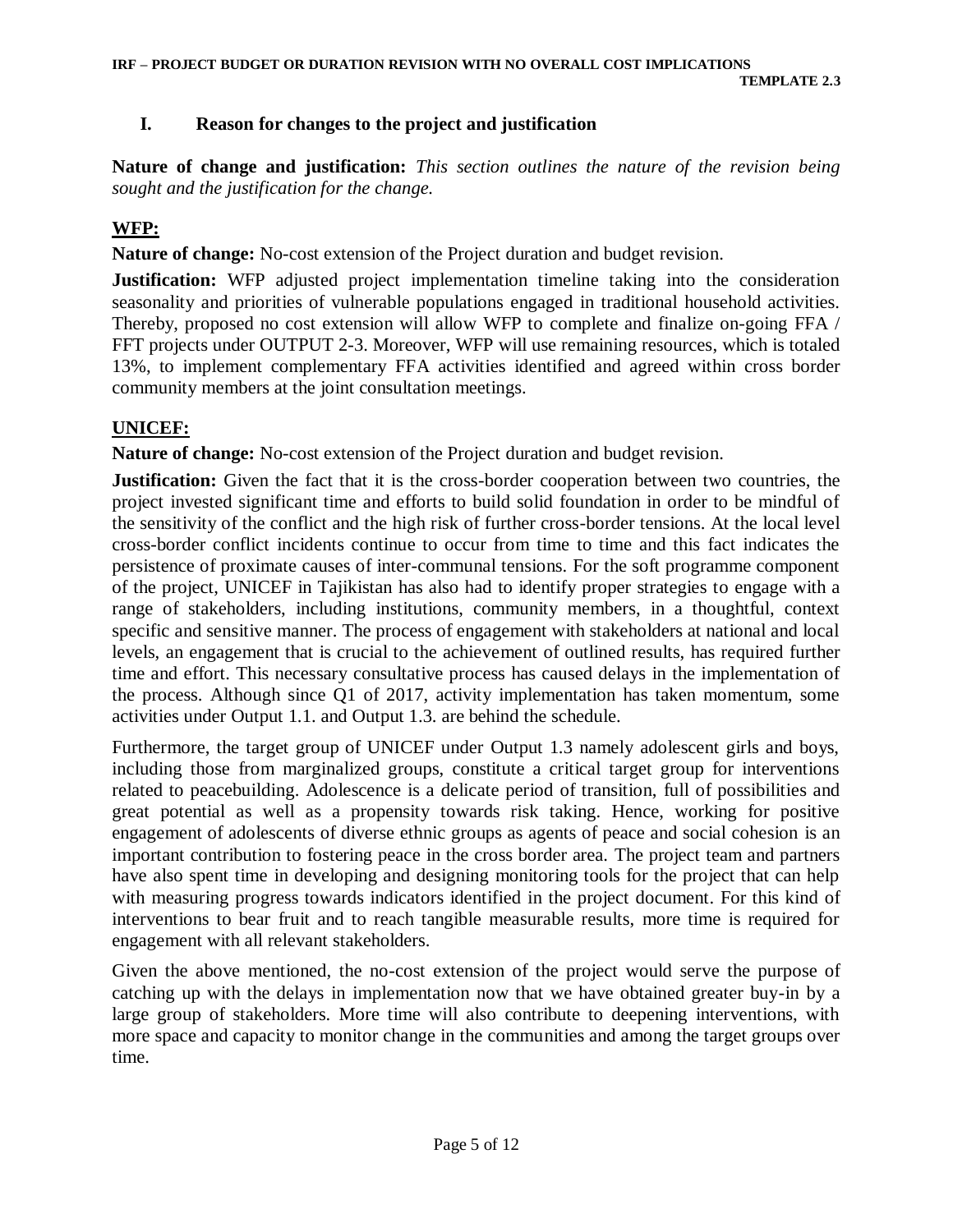### **UNDP:**

**Nature of change:** No-cost extension of the Project duration and budget revision.

**Justification:** A certain part of the project activity was started later than planned, due to the following circumstances:

- the complexity of the project geography which consists of many disputed, uncertain territories; the lack of accurate information about the status of a particular land plot that leads 1) to the fact that the local population is suspicious to the work throughout the territory along the border 2) to emergence of new land plots the status and ownership of those become under dispute.

The above mentioned circumstance as well as the priority of the "Do no harm" principle became the basis for UNDP's decision to use approach on maximum coordination of actions at the local level BEFORE its actual implementation on the ground that took longer time in comparison with other projects implemented by UNDP.

Therefore, despite the existence of signed agreement with the Governments and guided by the fact that any action can be perceived by the other side as an active development of the disputed territories, the project had to deal with the following aspects:

- Obtaining support from line ministries on project activities under respective outputs;

- Harmonization of interventions with each partner agencies involved in the implementation of respective project output;

- Organization of each event required separate extra efforts of the project to get agreement with local authorities and took longer time than planned initially;

In this regard, UNDP requests the extension of the existing contract without budget revision that will allow qualitatively complete the initiated infrastructure projects and soft activities; to perform monitoring; to strengthen newly re-established basis for dialogue and cooperation and carry out impact assessment/final project evaluation.

### **FAO:**

**Nature of change:** No-cost extension of the Project duration and budget revision.

**Justification:** FAO Tajikistan started project implementation with a delay due to difficulties in recruitment of the national project implementation team and operationalization of the project. In order to successfully complete the small-scale infrastructure projects that consequently were initiated with delay, as well as hand over to local partners for utilization and further maintenance, extra time would be needed.

#### **UN WOMEN:**

**Nature of change:** No-cost extension of the Project duration and budget revision; revised timeframe for conducting the final project evaluation.

**Justification:** a) To provide support (technical and grants) for the implementation and monitoring of women's cross-border initiatives (small projects), which were developed through women's capacity building (training) and series of consultations meetings carried out with project's key stakeholders (authorities at regional, district and community levels; UN agencies, iNGOs, NGOs). **b)** To oversee the implementation of project's Gender Mainstreaming Plan and Communications Plan developed and jointly adopted by RUNOs.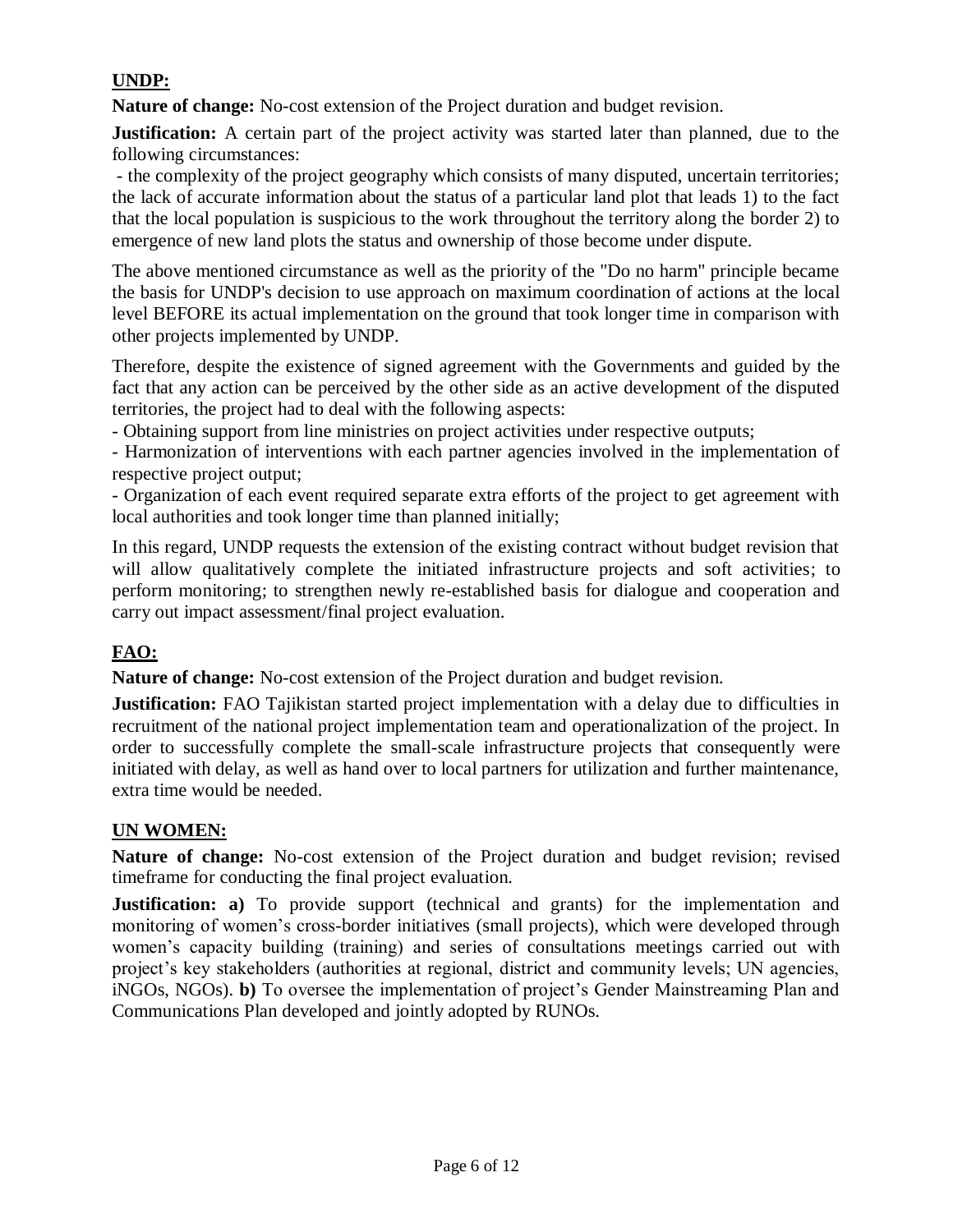### **II. Budget impact**

# **Table 1: Indicative Project Activity Budget<sup>5</sup>**

| Outcome/           | Output name                  | Output budget by RUNO                                                                                       | UN budget category   | Any remarks       |
|--------------------|------------------------------|-------------------------------------------------------------------------------------------------------------|----------------------|-------------------|
| Output number      |                              |                                                                                                             | (see table below for | (e.g. on types of |
|                    |                              |                                                                                                             | list of categories)  | inputs provided   |
|                    |                              |                                                                                                             |                      | or budget         |
|                    |                              |                                                                                                             |                      | justification)    |
|                    |                              | Outcome 1: Cooperation and trust between communities increased towards mitigating risks of renewed violence |                      |                   |
| Output 1.1         | Improved linkages and        | WFP Kg 15,000                                                                                               | $1 - 7$              |                   |
|                    | cooperation between          | WFP Taj 15,000                                                                                              |                      |                   |
|                    | security providers, local    | <b>UNICEF Kg 45,000</b>                                                                                     |                      |                   |
|                    | authorities and              | UNICEF Taj 45,000                                                                                           |                      |                   |
|                    | communities to reduce        | <b>UNDP Kg 120,000</b>                                                                                      |                      |                   |
|                    | violent incidents            | <b>UNDP</b> Taj 120,000                                                                                     |                      |                   |
| Output 1.2         | Communities restore cross-   | WFP Kg 270,000                                                                                              | $1 - 7$              |                   |
|                    | border linkages and          | WFP Taj 270,000                                                                                             |                      |                   |
|                    | cooperation by jointly       | FAO 100,000                                                                                                 |                      |                   |
|                    | addressing interdependent    | FAO 100,000                                                                                                 |                      |                   |
|                    | needs/challenges             | <b>UNDP Kg 380,000</b>                                                                                      |                      |                   |
|                    | associated with community    | <b>UNDP</b> Taj 380,000                                                                                     |                      |                   |
|                    | infrastructure and natural   |                                                                                                             |                      |                   |
|                    | resources                    |                                                                                                             |                      |                   |
| Output 1.3         | At-risk youth have           | WFP Kg 15,000                                                                                               | $1 - 7$              |                   |
|                    | increased their level of     | WFP Taj 15,000                                                                                              |                      |                   |
|                    | inter-ethnic tolerance and   | <b>UNICEF Kg 230,000</b>                                                                                    |                      |                   |
|                    | are less likely to engage in | UNICEF Taj 230,000                                                                                          |                      |                   |
|                    | violence                     | <b>UNDP Kg 225,000</b>                                                                                      |                      |                   |
|                    |                              | <b>UNDP</b> Taj 225,000                                                                                     |                      |                   |
| Output 1.4         | Women enhance                | UN Women MCO 200,000                                                                                        | $1 - 7$              |                   |
|                    | cooperation and trust        |                                                                                                             |                      |                   |
|                    | between communities          |                                                                                                             |                      |                   |
|                    | through actively             |                                                                                                             |                      |                   |
|                    | participating in the         |                                                                                                             |                      |                   |
|                    | identification and           |                                                                                                             |                      |                   |
|                    | implementation of cross-     |                                                                                                             |                      |                   |
|                    | border initiatives           |                                                                                                             |                      |                   |
| TOTAL <sup>6</sup> |                              | WFP Kyrgyzstan: \$300,000                                                                                   | $1 - 7$              |                   |
|                    |                              | WFP Tajikistan: \$300,000                                                                                   |                      |                   |
|                    |                              | FAO Kyrgyzstan: \$100,000                                                                                   |                      |                   |
|                    |                              | FAO Tajikistan: \$100,000                                                                                   |                      |                   |
|                    |                              | UNDP Kyrgyzstan: \$725,000                                                                                  |                      |                   |
|                    |                              | UNDP Tajikistan: \$725,000                                                                                  |                      |                   |
|                    |                              | UNICEF Kyrgyzstan: 275,000                                                                                  |                      |                   |
|                    |                              | UNICEF Tajikistan: \$275,000                                                                                |                      |                   |
|                    |                              | UN Women MCO \$ 200,000                                                                                     |                      |                   |

<sup>&</sup>lt;sup>5</sup> Project outcomes listed must be those stated in the original project document. If revisions to the outcomes are being requested, please use template 2.2.<br><sup>6</sup> As this is a no-cost extension, the overall total must remain the same as in the approved, original project document.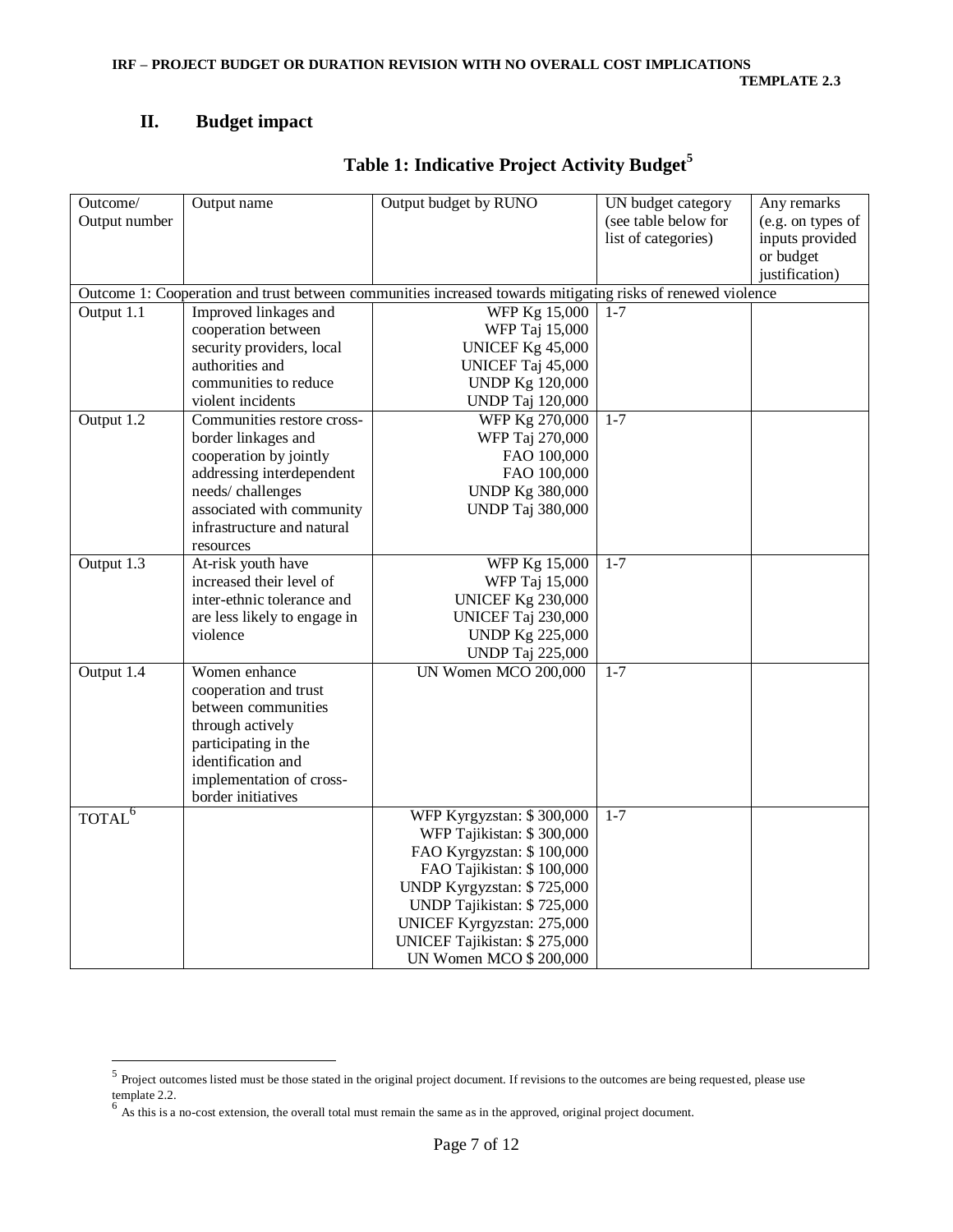| <b>PBF PROJECT BUDGET - UNDP</b>                                  |                           |                                          |                               |                                                                                                                                                                                                                                                                                                                                                                                                                   |  |  |
|-------------------------------------------------------------------|---------------------------|------------------------------------------|-------------------------------|-------------------------------------------------------------------------------------------------------------------------------------------------------------------------------------------------------------------------------------------------------------------------------------------------------------------------------------------------------------------------------------------------------------------|--|--|
| <b>CATEGORIES</b>                                                 | Original<br><b>Budget</b> | <b>Proposed</b><br>increase/<br>decrease | <b>Proposed</b><br>new budget | <b>Comments</b>                                                                                                                                                                                                                                                                                                                                                                                                   |  |  |
| 1. Staff and other personnel                                      | 120,000                   | $+6,080$                                 | 126,080                       |                                                                                                                                                                                                                                                                                                                                                                                                                   |  |  |
| 2. Supplies, Commodities, Materials                               | 20,000                    | $+2,817$                                 | 22, 817                       |                                                                                                                                                                                                                                                                                                                                                                                                                   |  |  |
| 3. Equipment, Vehicles, and Furniture<br>(including Depreciation) | 25,000                    | $+3,189$                                 | 28,189                        |                                                                                                                                                                                                                                                                                                                                                                                                                   |  |  |
|                                                                   |                           |                                          |                               | The major part of project implementation is done and will be done by using UNDP<br>Procurement tools and procedure. This is related to the outsourcing of soft and infrastructure<br>activities.                                                                                                                                                                                                                  |  |  |
| 4. Contractual services                                           | 240,000                   | $+141.305$                               | 381.305                       | In this regard, the savings from the budget line 6. Transfers and Grants to Counterparts is<br>requested to allocate to the current budget line. i.e. 3. Contractual Services                                                                                                                                                                                                                                     |  |  |
| 5.Travel                                                          | 40,000                    | $+7.279$                                 | 47.279                        | Coordination and matching activities between communities as well as between RUNOs<br>requires frequent travel of project staff to the target area. Therefore it is proposed to<br>reallocate additional funds for the travel from the budget line 6. Contractual services.                                                                                                                                        |  |  |
| 6. Transfers and Grants to Counterparts                           | 210,000                   | $-163,770$                               | 46,230                        | To ensure transparency and follow the UNDP rules the tender procedures are used for the<br>Implementing Partners selection which brought to the savings under this budget line which is<br>proposed to be shifted as per comments below. (\$141,305 to the budget line 4. Contractual<br>services, \$7,279 to the Travel expenses and the rest to reallocate to the budget lines as per<br>proposed in the table) |  |  |
| 7. General Operating and other Direct Costs                       | 22,570                    | $+3,100$                                 | 25,670                        |                                                                                                                                                                                                                                                                                                                                                                                                                   |  |  |
| <b>Sub-Total Project Costs</b>                                    | 677,570                   |                                          | 677,570                       |                                                                                                                                                                                                                                                                                                                                                                                                                   |  |  |
| 8. Indirect Support Costs                                         | 47,430                    |                                          | 47,430                        |                                                                                                                                                                                                                                                                                                                                                                                                                   |  |  |
| <b>TOTAL</b>                                                      | 725,000                   |                                          | 725,000                       |                                                                                                                                                                                                                                                                                                                                                                                                                   |  |  |

# **Table 2: Project budget by UN categories by RUNO<sup>7</sup>**

Delivery rate of UNDP funds under the project is 72% by the end of April 2017.

<sup>&</sup>lt;sup>7</sup> As this is a no-cost extension request, sub-total and total budget must remain the same as in the approved, original project document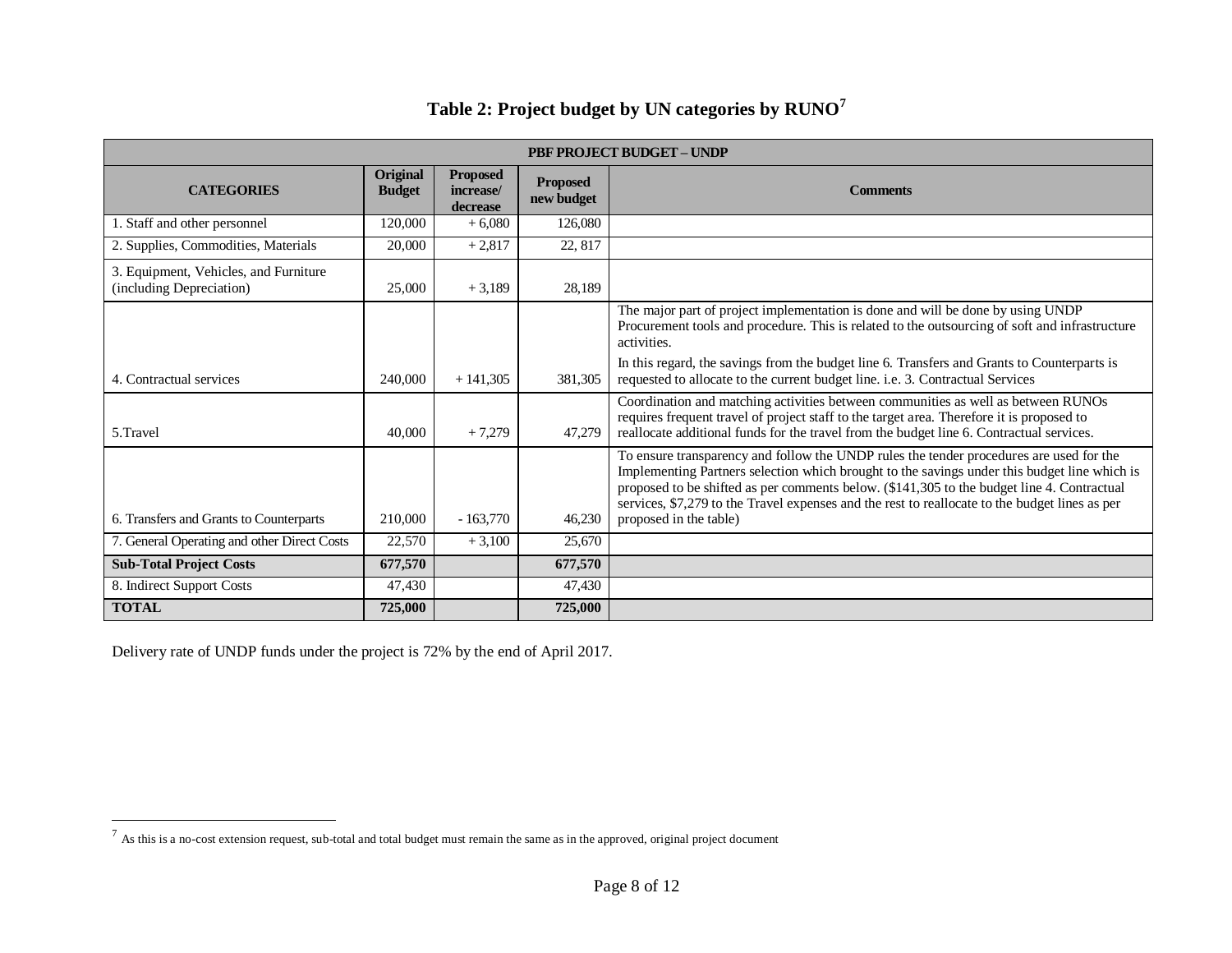| <b>PBF PROJECT BUDGET - WFP</b>                                |                           |                                          |                                  |                                                                   |  |  |
|----------------------------------------------------------------|---------------------------|------------------------------------------|----------------------------------|-------------------------------------------------------------------|--|--|
| <b>CATEGORIES</b>                                              | Original<br><b>Budget</b> | <b>Proposed</b><br>increase/<br>decrease | <b>Proposed</b><br>new<br>budget |                                                                   |  |  |
| 1. Staff and other personnel                                   | 70,000                    |                                          | 70,000                           |                                                                   |  |  |
| 2. Supplies, Commodities, Materials                            | 30,400                    |                                          | 30,400                           |                                                                   |  |  |
| 3. Equipment, Vehicles, and Furniture (including Depreciation) | 0,0                       |                                          | 0.0                              |                                                                   |  |  |
| 4. Contractual services                                        | 0,0                       |                                          | 0,0                              |                                                                   |  |  |
| 5.Travel                                                       | 0,0                       |                                          | 0.0                              |                                                                   |  |  |
| 6. Transfers and Grants to Counterparts                        | 150,000                   |                                          | 150,000                          |                                                                   |  |  |
| 7. General Operating and other Direct Costs                    | 29,974                    |                                          | 29,974                           |                                                                   |  |  |
| <b>Sub-Total Project Costs</b>                                 | 280,374                   |                                          | 280,374                          | No shifting money around the budget line is expected to implement |  |  |
| 8. Indirect Support Costs                                      | 19,626                    |                                          | 19,626                           |                                                                   |  |  |
| <b>TOTAL</b>                                                   | 300,000                   |                                          | 300,000                          |                                                                   |  |  |

Delivery rate of WFP funds under the project is 87% by the end of April 2017.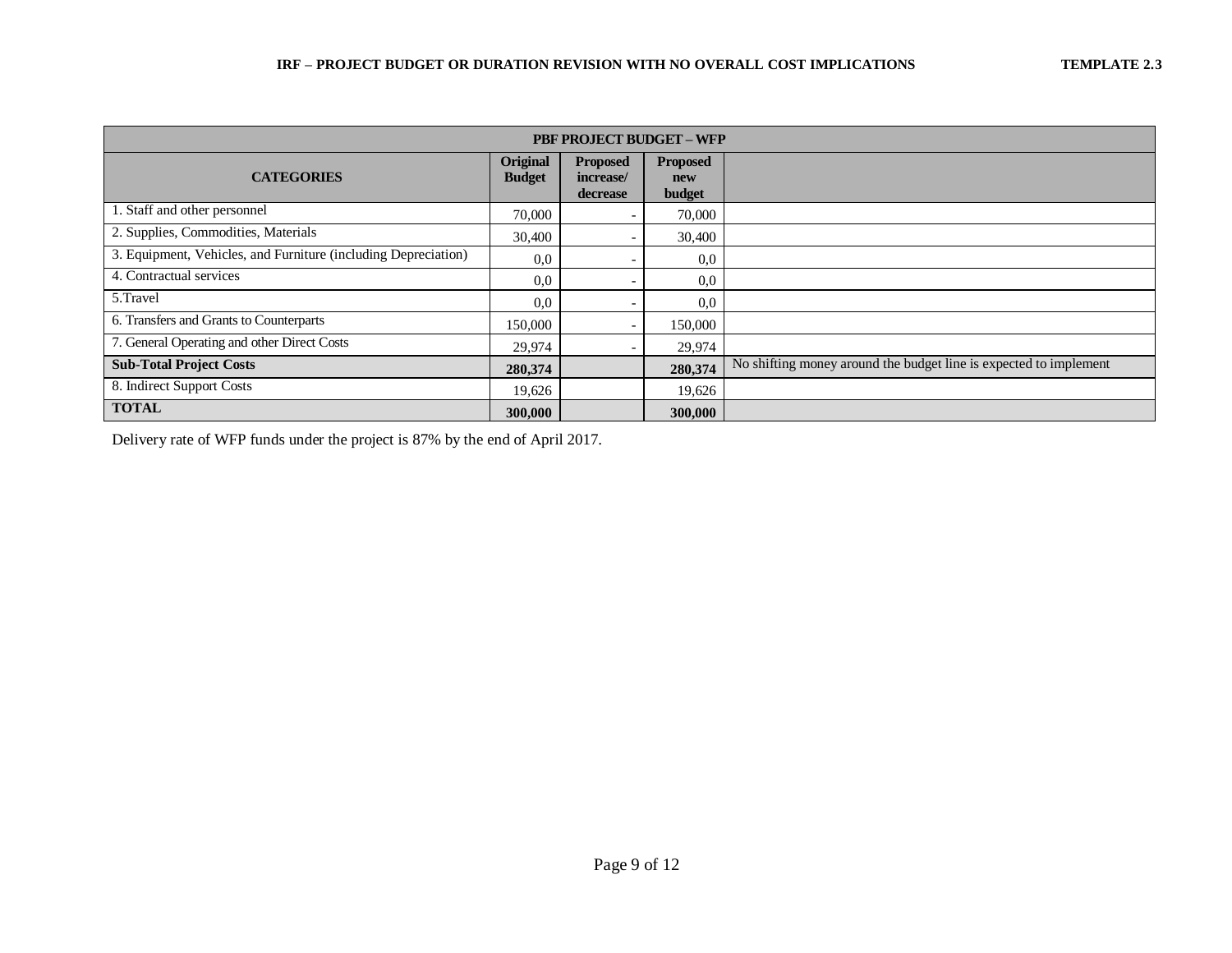| <b>PBF PROJECT BUDGET - UNICEF</b>                                |                           |                                          |                               |                                                                                                                                                                                                                                                                                                                                                                                                                                                                                                                                                                                                                                                                                            |  |
|-------------------------------------------------------------------|---------------------------|------------------------------------------|-------------------------------|--------------------------------------------------------------------------------------------------------------------------------------------------------------------------------------------------------------------------------------------------------------------------------------------------------------------------------------------------------------------------------------------------------------------------------------------------------------------------------------------------------------------------------------------------------------------------------------------------------------------------------------------------------------------------------------------|--|
| <b>CATEGORIES</b>                                                 | Original<br><b>Budget</b> | <b>Proposed</b><br>increase/<br>decrease | <b>Proposed</b><br>new budget | <b>Comments</b>                                                                                                                                                                                                                                                                                                                                                                                                                                                                                                                                                                                                                                                                            |  |
| 1. Staff and other personnel                                      | 40,000                    |                                          | 40,000.0                      |                                                                                                                                                                                                                                                                                                                                                                                                                                                                                                                                                                                                                                                                                            |  |
| 2. Supplies, Commodities, Materials                               | 30,000                    | $-23,614.13$                             | 6,385.87                      |                                                                                                                                                                                                                                                                                                                                                                                                                                                                                                                                                                                                                                                                                            |  |
| 3. Equipment, Vehicles, and Furniture<br>(including Depreciation) | 0.0                       |                                          | 0.0                           |                                                                                                                                                                                                                                                                                                                                                                                                                                                                                                                                                                                                                                                                                            |  |
| 4. Contractual services                                           | 25,000                    | $-9,402.87$                              | 15,597.13                     |                                                                                                                                                                                                                                                                                                                                                                                                                                                                                                                                                                                                                                                                                            |  |
| 5.Travel                                                          | 20,000                    | $+3,026$                                 | 23,026.0                      |                                                                                                                                                                                                                                                                                                                                                                                                                                                                                                                                                                                                                                                                                            |  |
| 6. Transfers and Grants to Counterparts                           | 115,009                   | $+29,991$                                | 145,000.0                     | The main reason for movement of funds from the line of "Supply, Commodities, Materials"<br>and "Contractual Service" to "Transfers and Grants to Counterparts" is related to the modality<br>of work that UNICEF takes in its programming. UNICEF works usually with CSOs for<br>implementation of its programmatic interventions, particularly when it relates to a soft<br>component of the PBF project. Hence, the expenses under the lines of "Supply, Commodities,<br>Materials" and "Contractual Service" is limited, whereas working with CSOs for promotion<br>of tolerance building and peace education among at-risk youth requires more transfers and<br>grants to counterparts |  |
| 7. General Operating and other Direct Costs                       | 27,000                    |                                          | 27,000.0                      |                                                                                                                                                                                                                                                                                                                                                                                                                                                                                                                                                                                                                                                                                            |  |
| <b>Sub-Total Project Costs</b>                                    | 257,009                   |                                          | 257,009.0                     | The changes proposed for the budget allocated for UNICEF Tajikistan in relation to<br>movement of funds from one line to another is due to the revision of the approaches towards<br>programmatic interventions. In the light of dynamic developments in the project clusters as<br>well as the needs identified during the trainings with duty-bearers on improvement of<br>complaint mechanism and support provided to adolescent and youth certain adjustments were<br>made in the design of activities to achieve relevant outputs. These adjustments had the above<br>impact on the scope of budget utilization.                                                                      |  |
| 8. Indirect Support Costs                                         | 17,991                    |                                          | 17,991.0                      |                                                                                                                                                                                                                                                                                                                                                                                                                                                                                                                                                                                                                                                                                            |  |
| <b>TOTAL</b>                                                      | 275,000                   |                                          | 275,000.0                     |                                                                                                                                                                                                                                                                                                                                                                                                                                                                                                                                                                                                                                                                                            |  |

Delivery rate of UNICEF funds under the project is 75% by the end of April 2017.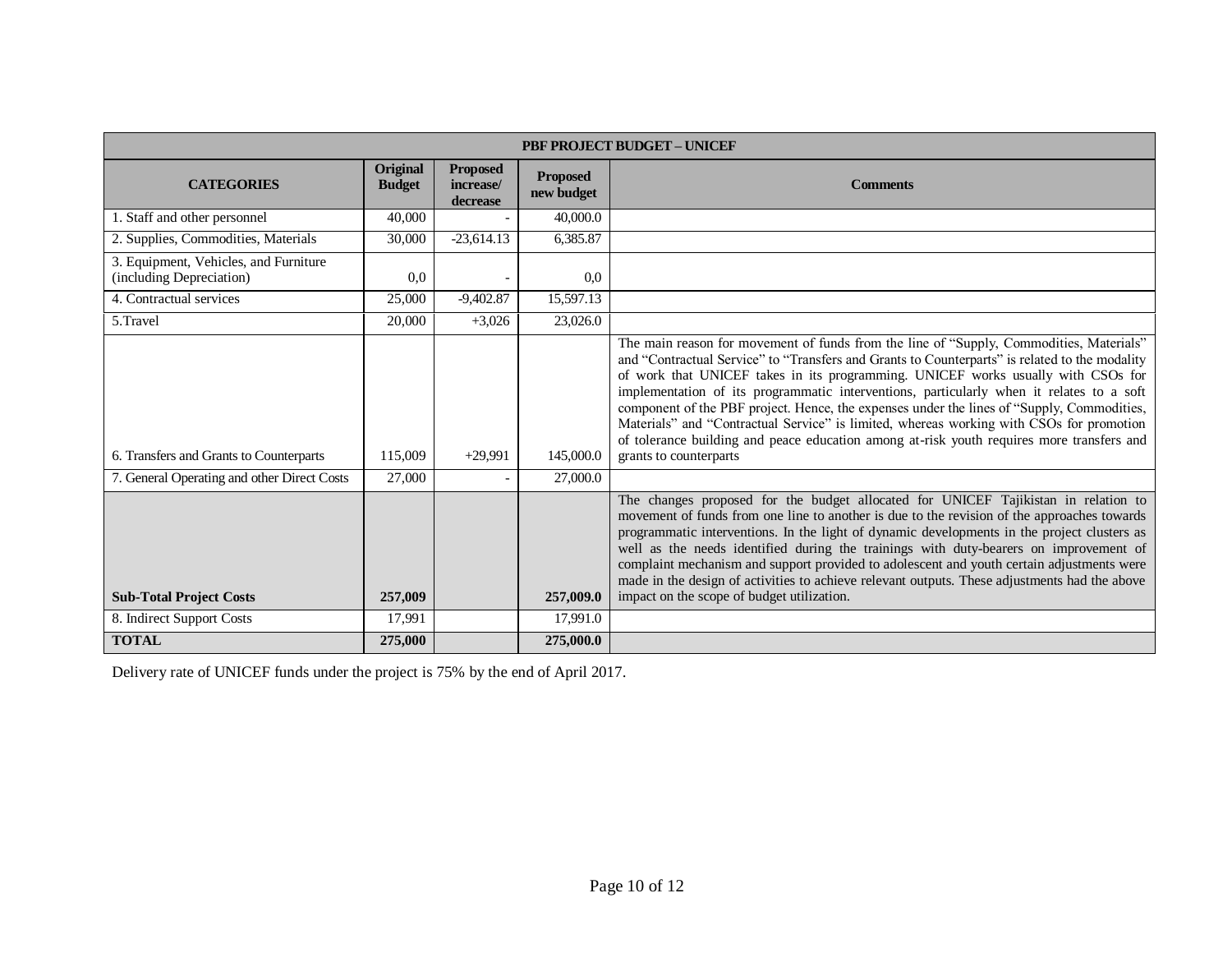| <b>PBF PROJECT BUDGET - FAO</b>                                   |                           |                                          |                               |                                                                                                                                                                                                                                                                                                                                                                                                                                                                                                                                                                                                                                                                                                                                                                                                                                                                                                                                                                         |  |  |
|-------------------------------------------------------------------|---------------------------|------------------------------------------|-------------------------------|-------------------------------------------------------------------------------------------------------------------------------------------------------------------------------------------------------------------------------------------------------------------------------------------------------------------------------------------------------------------------------------------------------------------------------------------------------------------------------------------------------------------------------------------------------------------------------------------------------------------------------------------------------------------------------------------------------------------------------------------------------------------------------------------------------------------------------------------------------------------------------------------------------------------------------------------------------------------------|--|--|
| <b>CATEGORIES</b>                                                 | Original<br><b>Budget</b> | <b>Proposed</b><br>increase/<br>decrease | <b>Proposed</b><br>new budget | <b>Comments</b>                                                                                                                                                                                                                                                                                                                                                                                                                                                                                                                                                                                                                                                                                                                                                                                                                                                                                                                                                         |  |  |
| 1. Staff and other personnel                                      | 30,000                    | $-2,011$                                 | 27,989                        | The FAO Tajikistan started its part of the Project implementation with a delay due to difficulties in<br>recruitment of the national project implementation team and operationalization of the project. This<br>has caused saving in the budget line "1. Staff and other personnel". The remained funds from this<br>budget line is proposed to be shifted to budget line "5. Travel".                                                                                                                                                                                                                                                                                                                                                                                                                                                                                                                                                                                  |  |  |
| 2. Supplies, Commodities, Materials                               | 10,000                    | $+34,408$                                | 44,408                        | The small-scale infrastructure projects, capacity building activities and development and printing of<br>information, educational and communication materials are on-going and planned under this budget<br>line. All these activities will be done with involvement of partner Water Users Association, national<br>consultants as well as involvement of national/regional partners such as Pasture Trust under<br>Ministry of Agriculture, Geobotanics department under State Committee for land management and<br>geodesy. The additional fund for implementation of all these activities are proposed to be used from<br>the budget line "4. Contractual services".                                                                                                                                                                                                                                                                                                |  |  |
| 3. Equipment, Vehicles, and Furniture<br>(including Depreciation) | 5,000                     | $-5,000$                                 | $\theta$                      | The FAO Tajikistan has not and will not procure equipment, vehicles and furniture under the PBF<br>cross-border project. Therefore, the funds in this budget categories is proposed to be transferred to<br>the budget line "5. Travel".                                                                                                                                                                                                                                                                                                                                                                                                                                                                                                                                                                                                                                                                                                                                |  |  |
| 4. Contractual services                                           | 35,458                    | $-35,458$                                | $\theta$                      | Under the PBF cross-border project, the FAO Tajikistan has not and will not procure contractual<br>services. With involvement of partner Water Users Associations in the field for implementation of<br>irrigation infrastructure projects and recruitment of national consultants for conduction of capacity<br>building activities, the funds from budget line "4. Contractual services" is proposed to be<br>transferred to the budget line "2. Supplies, Commodities, Materials".                                                                                                                                                                                                                                                                                                                                                                                                                                                                                   |  |  |
| 5.Travel                                                          | 3,000                     | $+8,464$                                 | 11,464                        | Due to the following reasons, the FAO Tajikistan has and will have over-expenditure in this budget<br>line.<br>All the project staff and other personnel are based in Dushanbe, with over 450 km (one way)<br>$\overline{\phantom{a}}$<br>from the target project sites;<br>The FAO Tajikistan involves national and regional partners representatives in the project<br>activities in the field. This adds to travel related costs of the project staff and other personnel.<br>Due to unviability of its own vehicles and drivers, the FAO Tajikistan has rented external<br>vehicles with drivers through UNDP, which significantly added to the transportation and travel<br>related costs. This includes also daily wages of the external drivers and their DSA;<br>The FAO Tajikistan works in irrigation water and pasture management directions, which are<br>priority areas and require a lot of coordination and joint stakeholders' activities in the field. |  |  |
| 6. Transfers and Grants to Counterparts                           | 0,0                       | $\Omega$                                 | $\Omega$                      |                                                                                                                                                                                                                                                                                                                                                                                                                                                                                                                                                                                                                                                                                                                                                                                                                                                                                                                                                                         |  |  |
| 7. General Operating and other Direct<br>Costs                    | 10,000                    | $-403$                                   | 9,597                         | Due to late operationalization of the project by the FAO Tajikistan and estimating the necessary<br>expenditures till the proposed extended date, this budget line will have remainder, which is<br>proposed to be shifted to budget line "5. Travel".                                                                                                                                                                                                                                                                                                                                                                                                                                                                                                                                                                                                                                                                                                                  |  |  |
| <b>Sub-Total Project Costs</b>                                    | 93,458                    |                                          | 93,458                        |                                                                                                                                                                                                                                                                                                                                                                                                                                                                                                                                                                                                                                                                                                                                                                                                                                                                                                                                                                         |  |  |
| 8. Indirect Support Costs                                         | 6,542                     |                                          | 6,542                         |                                                                                                                                                                                                                                                                                                                                                                                                                                                                                                                                                                                                                                                                                                                                                                                                                                                                                                                                                                         |  |  |
| <b>TOTAL</b>                                                      | 100,000                   |                                          | 100,000                       |                                                                                                                                                                                                                                                                                                                                                                                                                                                                                                                                                                                                                                                                                                                                                                                                                                                                                                                                                                         |  |  |

Delivery rate as of end of April 2017 is 60.17% (\$60,167.64 of \$100,000.0)